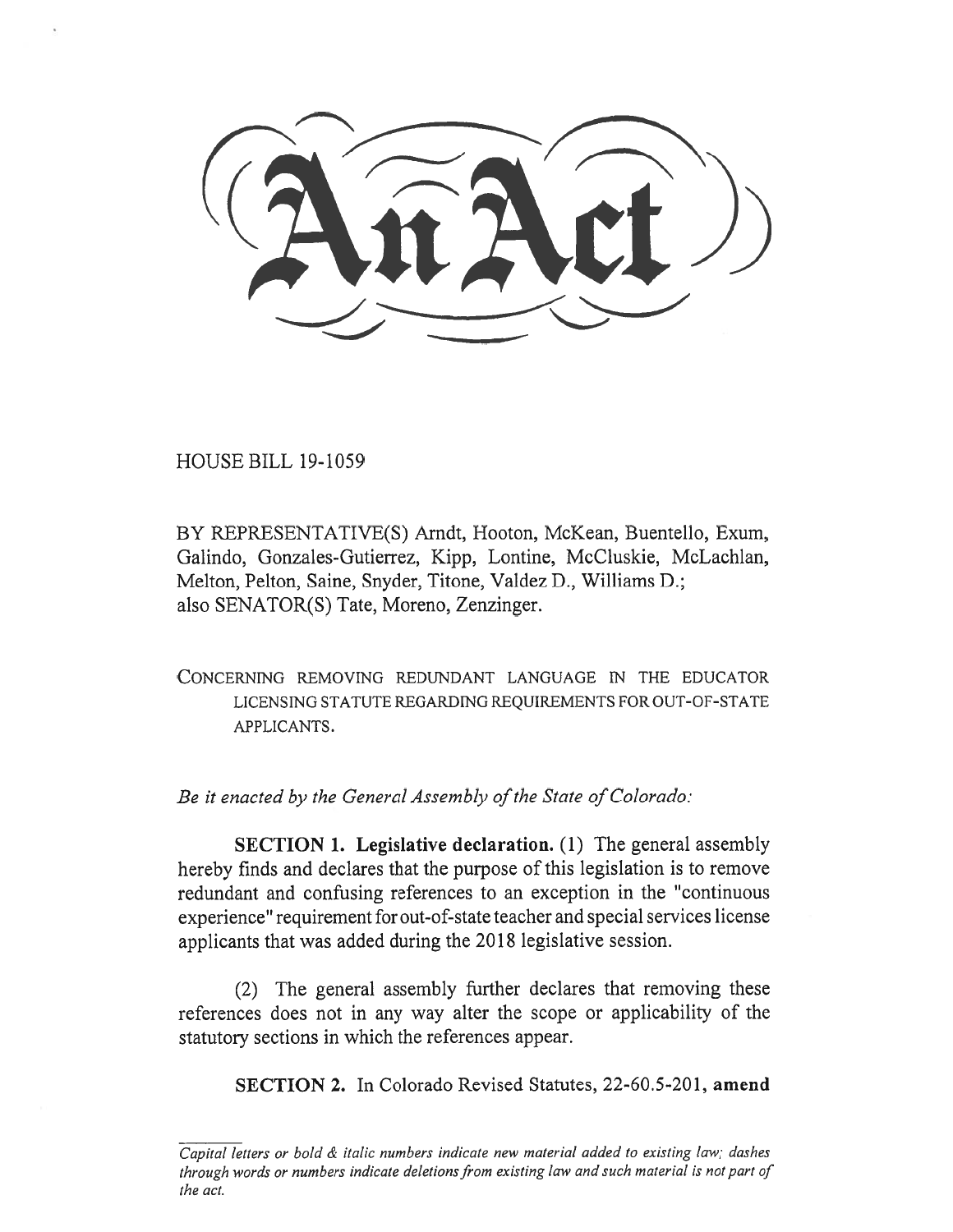$(3)(b)(I)(B)$ ; and **repeal**  $(3)(b)(III)$  as follows:

**22-60.5-201. Types of teacher licenses issued - term - rules.**  (3) (b) (I) The department of education may issue a professional teacher license to any applicant from another state if:

(B) Except as otherwise provided in subsection  $(3)(b)(III)$  of this section, The applicant has had at least three years of successful, evaluated experience within the previous seven years as a teacher in an established elementary or secondary school and can provide documentation of such experience on forms provided by the department.

 $(III)$   $(A)$ -If the applicant is a military spouse, the teaching experience required-pursuant to subsection  $(3)(b)(I)(B)$  of this-section need not be continuous, but must have occurred within the previous seven years.

 $(B)$  As used in subsection  $(3)(b)(III)(A)$  of this section, "military spouse" means a spouse of an active duty member of the armed-forces of the United States who has been transferred or is scheduled to be transferred to Colorado, is domiciled in Colorado, or has moved to Colorado on a permanent change-of-station basis.

**SECTION 3.** In Colorado Revised Statutes, 22-60.5-210, **amend**   $(3)(b)(I)(B)$ ; and **repeal**  $(3)(b)(III)$  as follows:

**22-60.5-210. Types of special services licenses issued - term.**  (3) (b) (I) The department of education may issue a professional special services license to any applicant from another state if:

(B) Except as otherwise provided in subsection  $(3)(b)(III)$  of this section, The applicant has had at least three years of successful, evaluated experience within the previous seven years as a special services provider in an established elementary or secondary school and can provide documentation of such experience on forms provided by the department.

 $(III)$   $(A)$  If the applicant is a military spouse, the special services provider-experience-required-pursuant-to-subsection  $(3)(b)(I)(B)$  of this section need not be continuous, but must have occurred within the previous seven years.